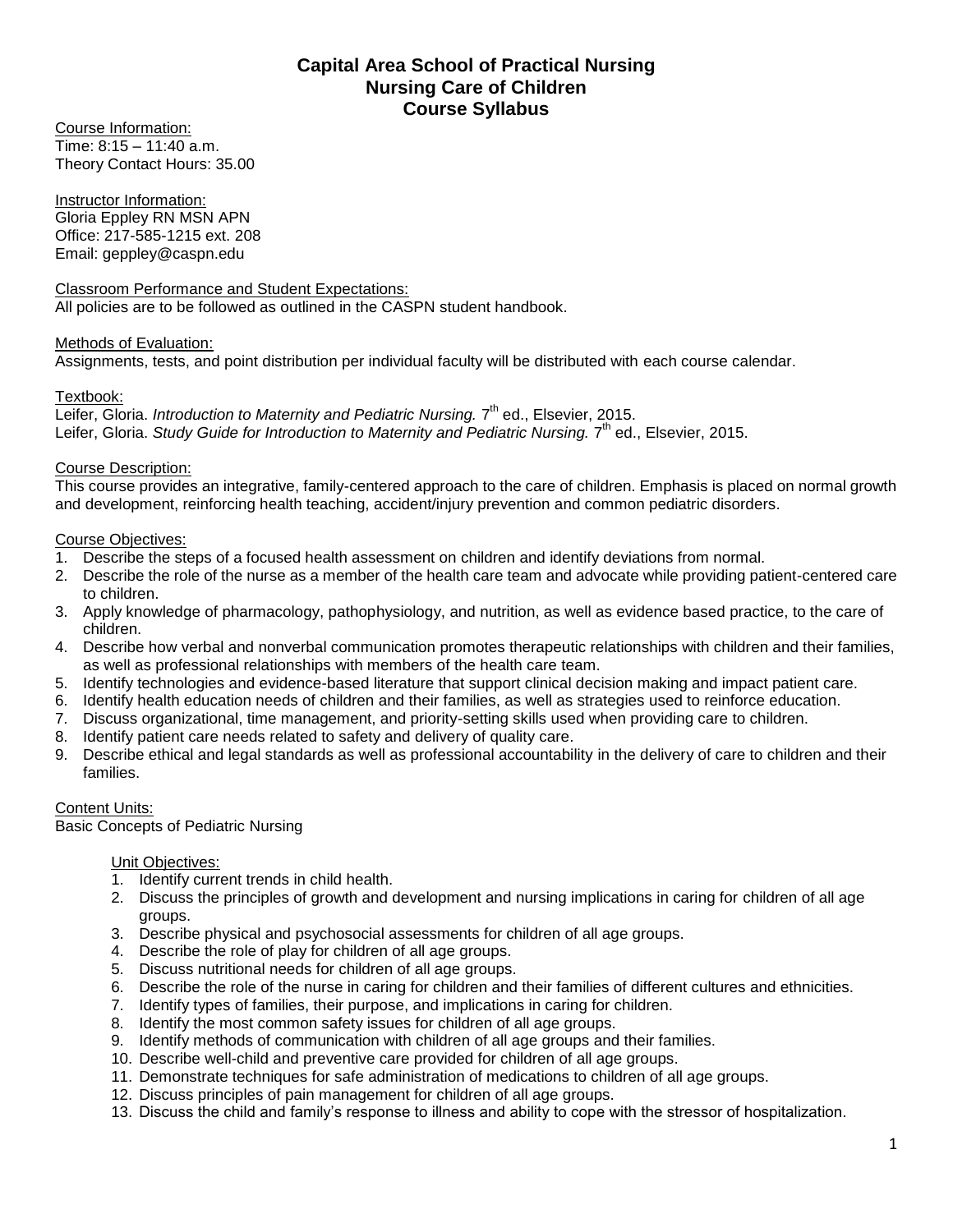Content Units: Communicable diseases

### Unit Objectives:

- 1. Define the term communicable disease.
- 2. Relate the incidence and transmission of a communicable disease to the chain of infection.
- 3. Review measures that can be taken to prevent transmission of communicable diseases.
- 4. Discuss common communicable diseases of childhood, their signs and symptoms, and appropriate nursing interventions.
- 5. Review the CDC's schedule for immunizations to protect against communicable diseases.
- 6. Describe the nurses' role in promoting scheduled immunizations of children.

#### Content Topics:

- a. Varicella
- b. Smallpox
- c. Rubella
- d. Rubeola
- e. Fifth disease
- f. Roseola
- g. Mumps
- h. Whooping cough
- i. Infectious mononucleosis
- j. Diphtheria
- k. Scarlet fever

### Content Units:

Pediatric emergencies and accident prevention

#### Unit Objectives:

- 1. Identify risk factors and injuries consistent with child and sexual abuse and neglect.
- 2. Identify appropriate persons/agencies to whom suspected abuse and neglect should be reported.
- 3. Describe the role of the nurse in providing family-centered care for children who have sustained an accident.
- 4. Identify health education and safety needs for children who sustained an accident and their families.
- 5. Describe the pathophysiology, clinical manifestations, emergency management and nursing interventions for children involved in an accident such as:

#### Content Topics:

- a. Drowning
- b. Poisoning
- c. Burns
- d. Choking
- e. Electrical shock

### Content Units:

Dehydration and Overhydration– Pediatric implications

#### Unit Objectives:

- 1. Recognize alterations in the laboratory values of electrolytes, significant weight change parameters, physiologic manifestations, and changes in child's behavior that indicate dehydration or overhydration.
- 2. Apply knowledge of pathophysiology when planning care for patients with dehydration or overhydration.
- 3. Identify priority actions for patients with dehydration or overhydration.

#### Content Units:

Alteration in Oxygenation –Child

- 1. Recognize components of a focused assessment that should be included when collecting data on children who have an alteration in oxygenation.
- 2. Apply knowledge of anatomy, physiology, pathophysiology, nutrition, and developmental variations when helping to plan care for children who have an alteration in oxygenation.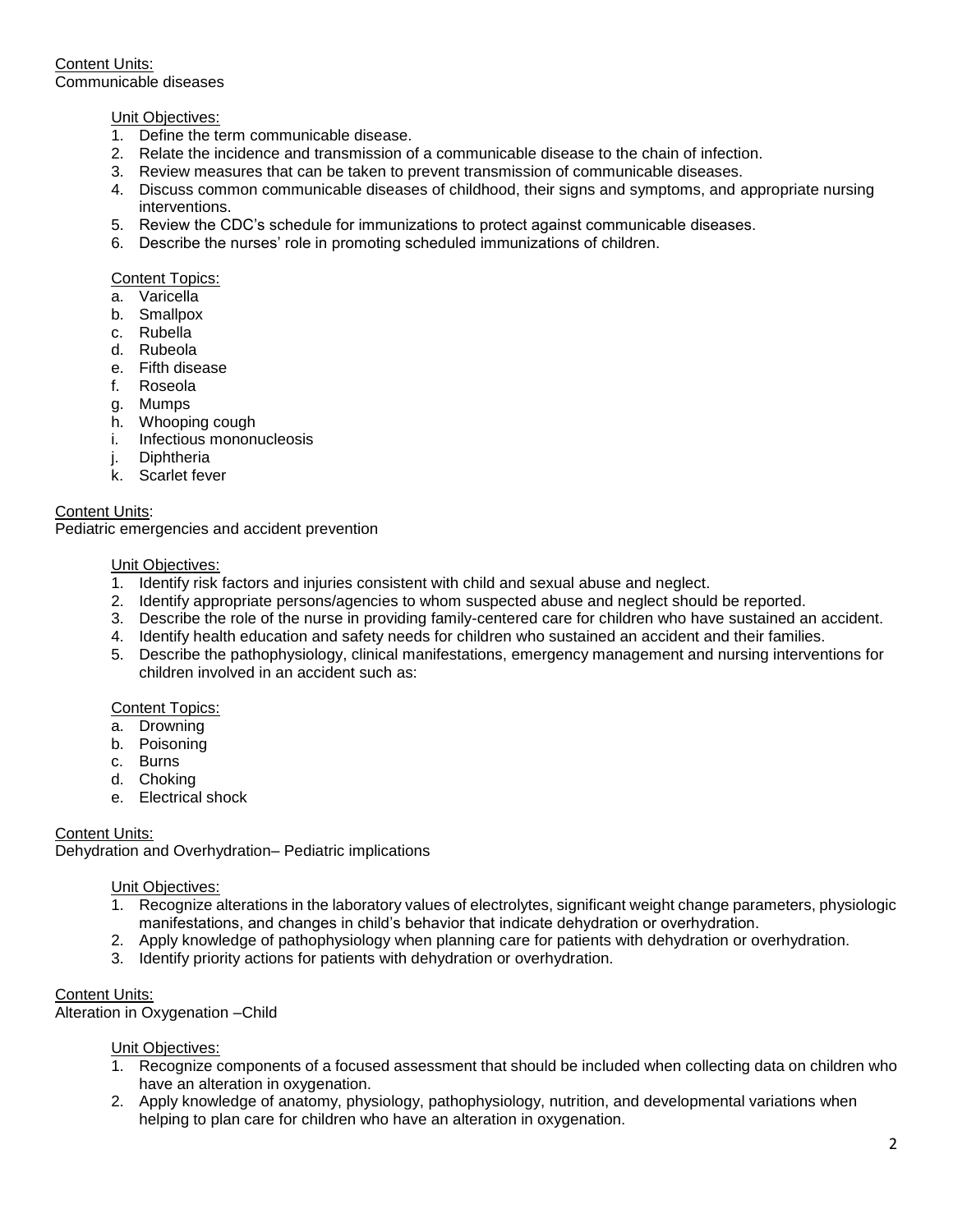- 3. Recognize alterations in collected data (including focused assessment, vital signs and other laboratory values) related to alterations in oxygenation.
- 4. Identify priority actions for children who have an alteration in oxygenation.
- 5. Apply knowledge of the actions, potential side effects, and nursing implications when administering medications to children who have an alteration in oxygenation.
- 6. Describe the role of the nurse in identifying safety needs, providing quality care, and health care education to children who have an alteration in oxygenation.

- a. Pathophysiology/ Infectious and inflammatory disorders (rhinitis, tonsillitis, pharyngitis, pneumonia, Respiratory Syncytial Virus,)
- b. Pathophysiology/ Obstructive disorders (croup syndromes, asthma, cystic fibrosis, bronchopulmonary dysplasia, epiglottitis)
- c. Pathophysiology/ Unknown etiology disorders (Sudden Infant Death Syndrome)
- d. Pharmacology/ Antihistamines
- e. Pharmacology/ Expectorants and mucolytics
- f. Pharmacology/ Antitussives
- g. Pharmacology/ Intranasal corticosteroids and mast cell stabilizers
- h. Pharmacology/ Antivirals
- i. Pharmacology/ Beta agonists
- j. Pharmacology/ Methylxanthines
- k. Pharmacology/ Leukotriene modifiers
- l. Pharmacology/ Pancreatic enzyme replacements
- m. Nutrition/ High protein, high calorie diet, fat soluble supplements

### Content Units:

Alteration in Cardiac Output and Tissue Perfusion - Child

#### Unit Objectives:

- 1. Recognize components of a focused assessment that should be included when collecting data on children who have an alteration in cardiac output and tissue perfusion.
- 2. Apply knowledge of anatomy, physiology, pathophysiology, nutrition, and developmental variations when helping to plan care for children who have an alteration in cardiac output and tissue perfusion.
- 3. Recognize alterations in collected data (including focused assessment, vital signs and other laboratory values) related to alterations in cardiac output and tissue perfusion.
- 4. Identify priority actions for children who have an alteration in cardiac output and tissue perfusion.
- 5. Apply knowledge of the actions, potential side effects, and nursing implications when administering medications to children who have an alteration in cardiac output and tissue perfusion.
- 6. Describe the role of the nurse in identifying safety needs, providing quality care, and health care education to children who have an alteration in cardiac output and tissue perfusion.

#### Content Topics:

- a. Pathophysiology/ Congenital heart disorders (tetralogy of fallot, patent septal defects)
- b. Pathophysiology/ Decreased cardiac output (congestive heart failure-pediatric implications)
- c. Pathophysiology/ Hypertension
- d. Pathophysiology/ Hematologic disorders/RBC and WBC (iron deficiency anemia, Sickle Cell, hemophilia, leukemias)
- e. Pharmacology/ Cardiac glycosides
- f. Pharmacology/ Diuretics
- g. Nutrition/ Iron supplements and iron rich foods

### Content Units:

Alteration in Regulation and Metabolism– Child

- 1. Recognize components of a focused assessment that should be included when collecting data on children who have an alteration in regulation and metabolism.
- 2. Apply knowledge of anatomy, physiology, pathophysiology, nutrition, and developmental variations when helping to plan care for children who have an alteration in regulation and metabolism.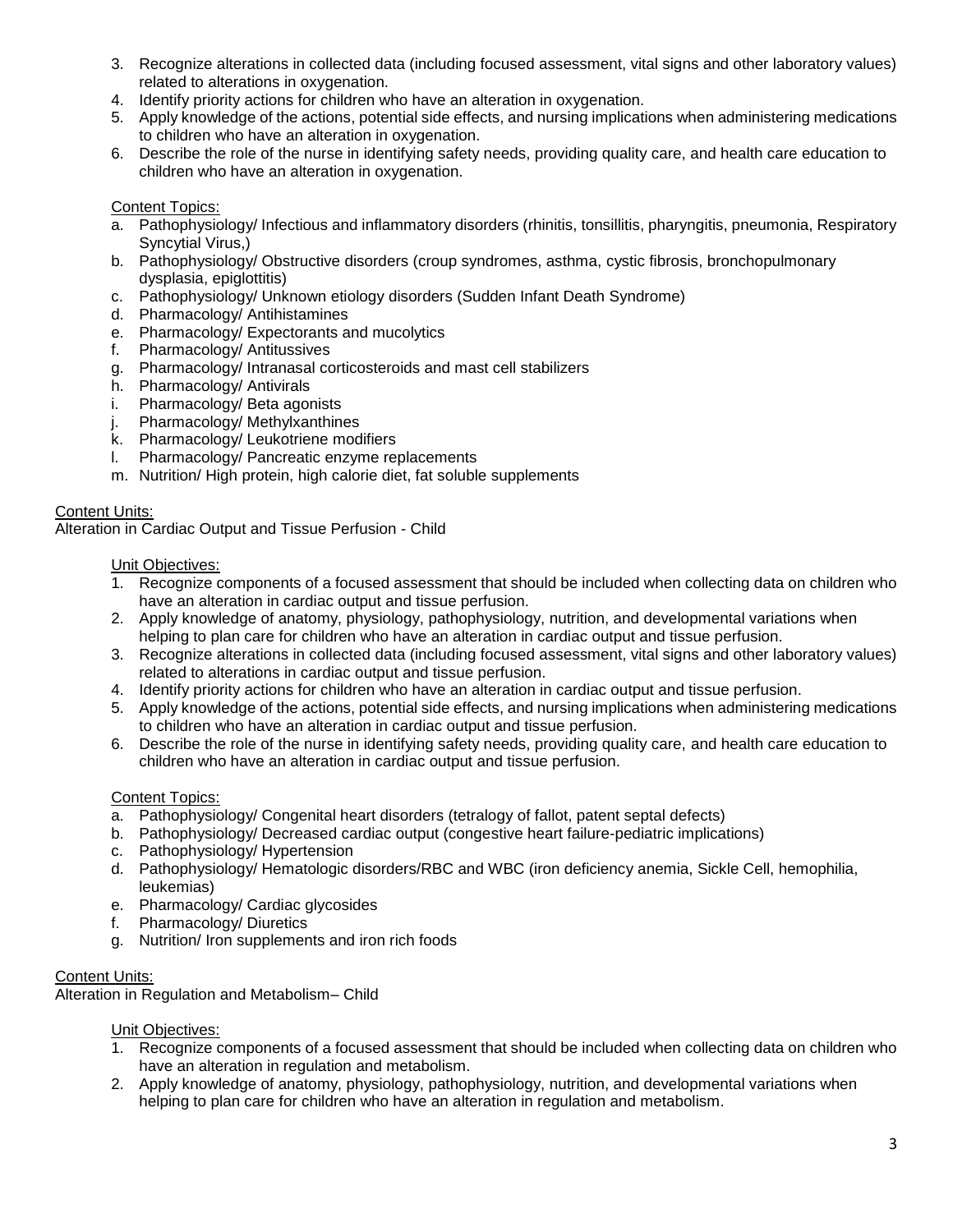- 3. Recognize alterations in collected data (including focused assessment, vital signs and other laboratory values) related to alterations in regulation and metabolism.
- 4. Identify priority actions for children who have an alteration in regulation and metabolism.
- 5. Apply knowledge of the actions, potential side effects, and nursing implications when administering medications to children who have an alteration in regulation and metabolism.
- 6. Describe the role of the nurse in identifying safety needs, providing quality care, and health care education to children who have an alteration in regulation and metabolism.

- a. Pathophysiology/ Endocrine/exocrine (diabetes mellitus, hypothyroidism, cystic fibrosis)
- b. Pathophysiology/ Enzymatic disorders (Tay Sachs Disease, PKU)
- c. Pharmacology/ Insulins
- d. Pharmacology/ Glucagon
- e. Pharmacology/ Thyroid replacements
- f. Nutrition/ Diabetic diets
- g. Nutrition/ Low phenylalanine diet

### Content Units:

Alteration in Cognition and Sensation – Child

### Unit Objectives:

- 1. Recognize components of a focused assessment that should be included when collecting data on children who have an alteration in cognition and sensation.
- 2. Apply knowledge of anatomy, physiology, pathophysiology, nutrition, and developmental variations when helping to plan care for children who have an alteration in cognition and sensation.
- 3. Recognize alterations in collected data (including focused assessment, vital signs and other laboratory values) related to alterations in cognition and sensation.
- 4. Identify priority actions for children who have an alteration in cognition and sensation.
- 5. Apply knowledge of the actions, potential side effects, and nursing implications when administering medications to children who have an alteration in cognition and sensation.
- 6. Describe the role of the nurse in identifying safety needs, providing quality care, and health care education to children who have an alteration in cognition and sensation.

## Content Topics:

- a. Pathophysiology/ Infectious and inflammatory disorders (meningitis, encephalitis, Reye syndrome)
- b. Pathophysiology/ Electrical conduction disorders (seizure disorders, cerebral palsy)
- c. Pathophysiology/ Congenital disorders (Down's Syndrome)
- d. Pathophysiology/ Vision related disorders (strabismus, conjunctivitis, amblyopia)
- e. Pathophysiology/ Hearing related disorders (otitis media, otitis externa)
- f. Pharmacology/ Anticonvulsants
- g. Pharmacology/ Corticosteroids
- h. Pharmacology/ Osmotic diuretics
- i. Pharmacology/ Skeletal muscle relaxants
- j. Pharmacology/ Ophthalmic antibiotics
- k. Pharmacology/ Otic antibiotics
- l. Pharmacology/ Acetaminophen
- m. Nutrition/ High caloric with no empty calories diet

## Content Units:

Alteration in Integument - Child

- 1. Recognize components of a focused assessment that should be included when collecting data on children who have an alteration in integument.
- 2. Apply knowledge of anatomy, physiology, pathophysiology, nutrition, and developmental variations when helping to plan care for children who have an alteration in integument.
- 3. Recognize alterations in collected data (including focused assessment, vital signs and other laboratory values) related to alterations in integument.
- 4. Identify priority actions for children who have an alteration in integument.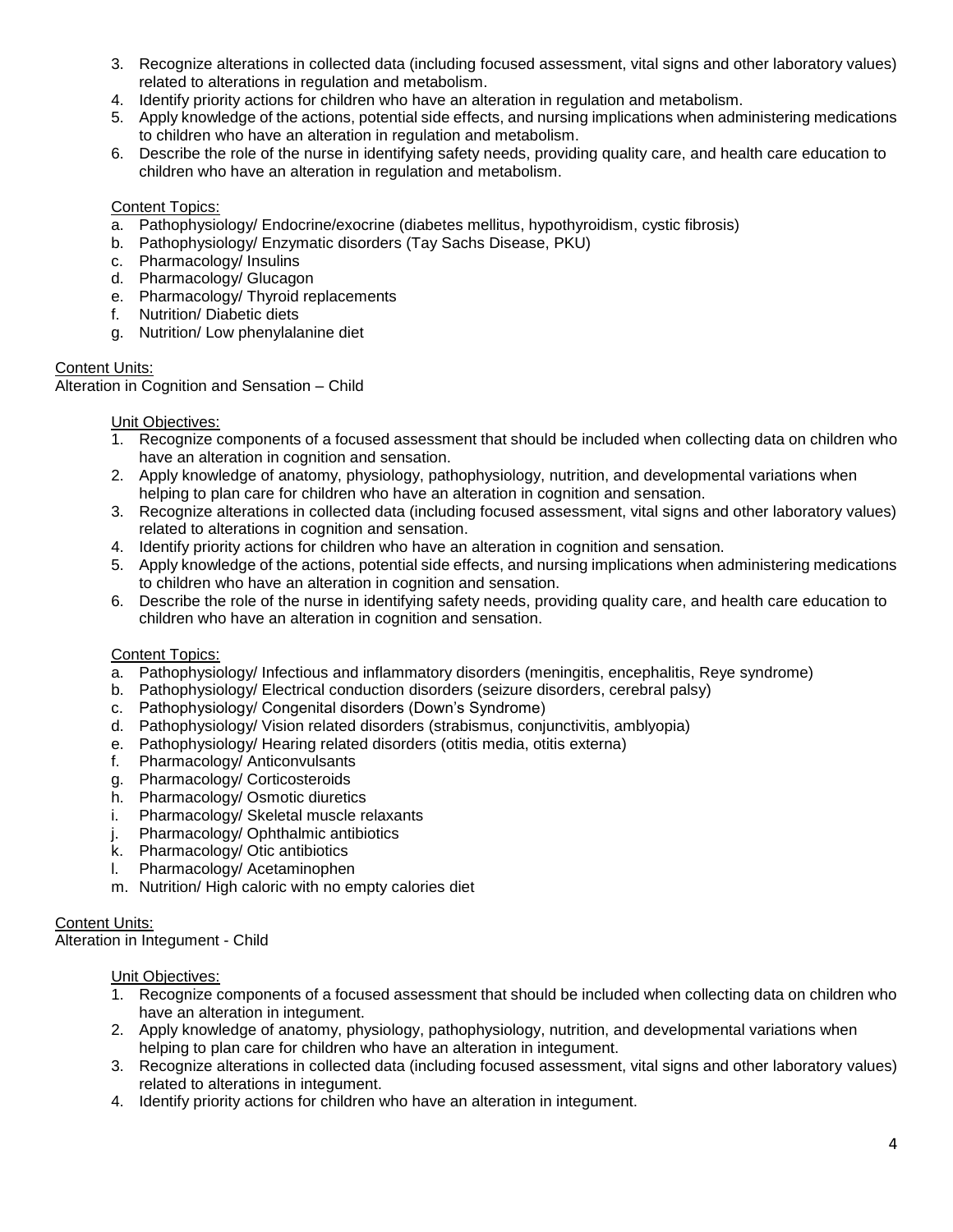- 5. Apply knowledge of the actions, potential side effects, and nursing implications when administering medications to children who have an alteration in integument.
- 6. Describe the role of the nurse in identifying safety needs, providing quality care, and health care education to children who have an alteration in integument.

- a. Pathophysiology/ Infectious and inflammatory disorders (dermatitis, miliaria, impetigo, parasitic disorders, fungal infections)
- b. Pathophysiology/ Trauma related disorders (burns pediatric implications)
- c. Pharmacology/ Topical corticosteroids
- d. Pharmacology/ Antihistamines
- e. Pharmacology/ Topical antimicrobials
- f. Pharmacology/ Topical antifungals
- g. Pharmacology/ Antiparasitics

### Content Units:

Alteration in Functional Mobility – Child

#### Unit Objectives:

- 1. Recognize components of a focused assessment that should be included when collecting data on children who have an alteration in functional mobility.
- 2. Apply knowledge of anatomy, physiology, pathophysiology, nutrition, and developmental variations when helping to plan care for children who have an alteration in functional mobility.
- 3. Recognize alterations in collected data (including focused assessment and laboratory values) related to alterations in functional mobility.
- 4. Identify priority actions for children who have an alteration in functional mobility.
- 5. Apply knowledge of the actions, potential side effects, and nursing implications when administering medications to children who have an alteration in functional mobility.
- 6. Describe the role of the nurse in identifying safety, providing quality care, and health care education to children who have an alteration in functional mobility.

#### Content Topics:

- a. Pathophysiology/ Infectious and inflammatory disorders (juvenile rheumatoid arthritis)
- b. Pharmacology/ Non-steroidal anti-inflammatory drugs (NSAIDs)
- c. Pharmacology/ Disease modifying anti-rheumatic drugs (DMARDs)
- d. Pharmacology/ Corticosteroids
- e. Pathophysiology/ Trauma related disorders (simple fractures and casting)
- f. Pathophysiology/ Degenerative muscular disorders (muscular dystrophy, Legg-Calve-Perthes disease)
- g. Pathophysiology/ Infectious and inflammatory disorders (osteomyelitis)
- h. Pathophysiology/ Spinal malalignment disorders (torticollis, scoliosis)
- i. Pathophysiology/ Abnormal cell proliferation disorders (osteosarcoma, Ewing's sarcoma)
- j. Pharmacology/ Antibiotics

#### Content Units:

Alteration in Ingestion, Digestion, Absorption, and Elimination – Child

- 1. Recognize components of a focused assessment that should be included when collecting data on children who have an alteration in ingestion, digestion, absorption, and elimination.
- 2. Apply knowledge of anatomy, physiology, pathophysiology, nutrition, and developmental variations when helping to plan care for children who have an alteration in cardiac ingestion, digestion, absorption, and elimination.
- 3. Recognize alterations in collected data (including focused assessment, vital signs and other laboratory values) related to alterations in ingestion, digestion, absorption, and elimination.
- 4. Identify priority actions for children who have an alteration in ingestion, digestion, absorption, and elimination.
- 5. Apply knowledge of the actions, potential side effects, and nursing implications when administering medications to children who have an alteration in ingestion, digestion, absorption, and elimination.
- 6. Describe the role of the nurse in identifying safety needs, providing quality care, and health care education to children who have an alteration in ingestion, digestion, absorption, and elimination.